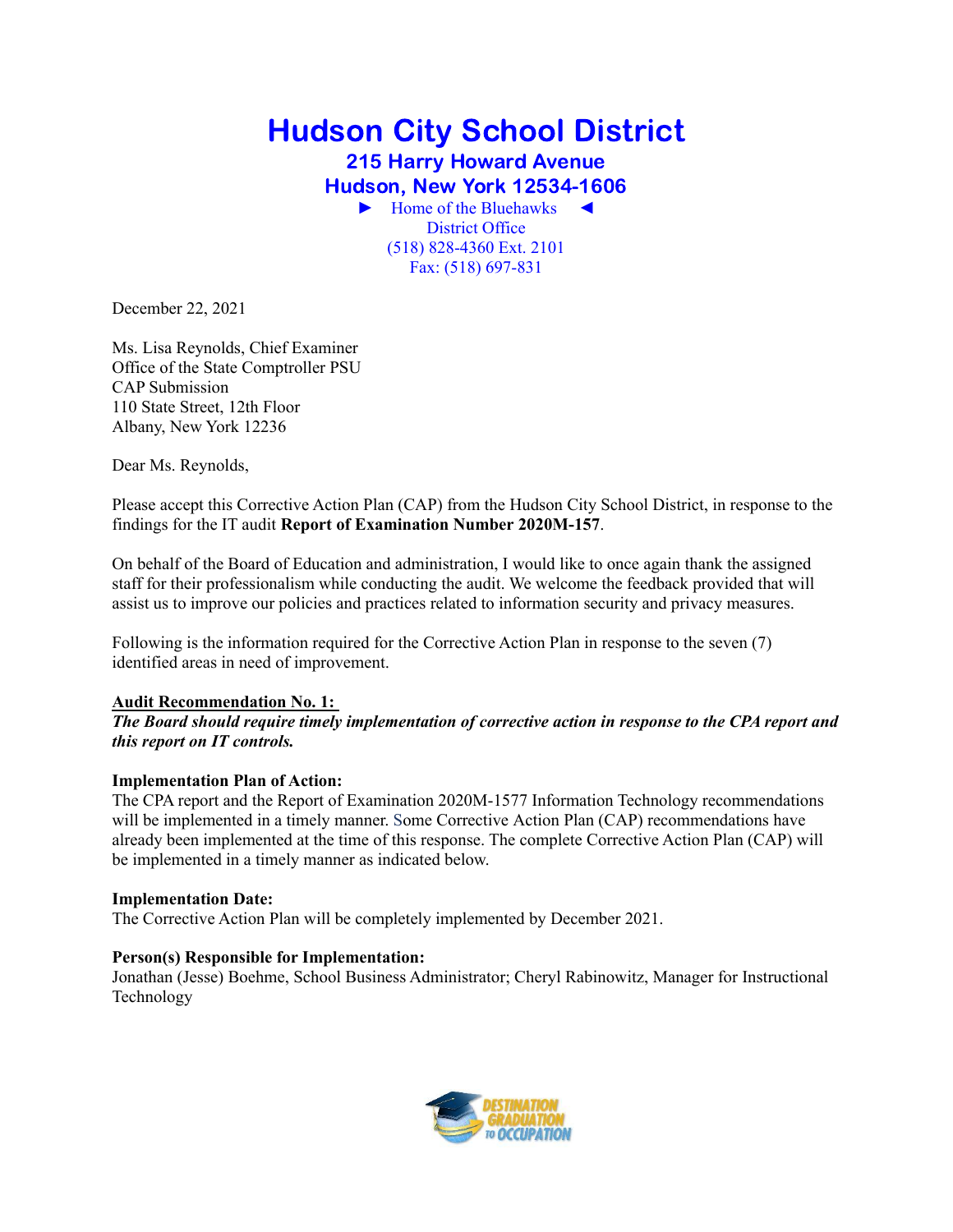# **Audit Recommendation No. 2:**

# *The Board should adopt comprehensive IT security policies to address passwords, wireless security and mobile and removable devices and communicate all adopted IT policies to District officials, employees, and the IT service provider***.**

# **Implementation Plan of Action:**

 The following IT policies have been updated to address IT security for passwords, wireless security, and mobile and removable devices were adopted by the Board of Education on June 15, 2021:

- 1. 4526 Computer Use in [Instruction](https://www.hudsoncsd.org/wp-content/uploads/2021/06/4526-Computer-Use-in-Instruction-BOE-061521.pdf) Policy
- 2. 4526-R Computer Use in Instruction [Regulation](https://www.hudsoncsd.org/wp-content/uploads/2021/06/4526-R-Computer-Use-in-Instruction-Regulation2-BOE-061521.pdf)
- 3. 4526-E Computer Network [Acceptable](https://www.hudsoncsd.org/wp-content/uploads/2021/06/4526-E-Computer_Network-Acceptable-Use-BOE-061521.pdf) Use
- 4. 4526.1 [Internet](https://www.hudsoncsd.org/wp-content/uploads/2021/06/4526.1-Internet-Safety-Policy-BOE-061521.pdf) Safety Policy
- 5. 4526.1-R Internet Safety [Regulation](https://www.hudsoncsd.org/wp-content/uploads/2021/06/4526.1-R-Internet-Safety-Regulation.pdf)

 The above Policies, Regulations and Exhibits were shared via written communication to District officials, employees, and the IT service provider on June 22, 2021 and will be shared again on September 1, 2021 prior to the start of the 2021-22 school year. These policies are attached to this letter and may also be located on the district website at [www.hudsoncsd.org](http://www.hudsoncsd.org) under the Board of Education tab.

## **Implementation Date:**

June 22, 2021 and September 1, 2021

# **Person Responsible for Implementation:**

Cheryl Rabinowitz, Manager for Instructional Technology; Dr. Maria Lagana Suttmeier, Superintendent

# **Audit Recommendation No. 3:**

 Develop a Personal, Private or Sensitive Information (PPSI) policy and inventory by classifying all District data and identifying where it is stored in the computer system and who uses it. Also, periodically review and update the inventory.

# **Implementation Plan of Action:**

 The following policy, regulation and exhibits were adopted by the Board of Education on January 5, 2021 to address and protect Personal, Private or Sensitive Information (PPSI):

- 1. 8635 Information and Data Privacy, Security, Breach and [Notification](https://www.hudsoncsd.org/wp-content/uploads/2021/01/8635-Info-and-Data-Privacy-BOE-010521.pdf)
- 2. 8635-R Information and Data Privacy, Security, Breach and [Notification](https://www.hudsoncsd.org/wp-content/uploads/2021/01/8635-R-Info-and-Data-Privacy-Reg-BOE-010521.pdf) Regulation
- 3. [8635-E.1](https://www.hudsoncsd.org/wp-content/uploads/2021/06/8635-E.1-Parents-Bill-of-Rights-BOE-010521.pdf) Parent's Bill of Rights for Student Data Privacy and Security
- 4. 8635-E.2 Parent Bill of Rights for Student Data Privacy and Security Third Party [Contractor](https://www.hudsoncsd.org/wp-content/uploads/2021/01/8635-E.2-Parent-Bill-of-Rights-Third-Party-Contractor-BOE-010521.pdf) [Supplement](https://www.hudsoncsd.org/wp-content/uploads/2021/01/8635-E.2-Parent-Bill-of-Rights-Third-Party-Contractor-BOE-010521.pdf)

 A PPSI Data Repository inventory, classifying the District's Personal, Private or Sensitive Information (PPSI) data and identifying where it is stored on the network and cloud repositories and who has access to the data will be developed by December 1, 2021, updated regularly and reviewed annually.

# **Implementation Date:**

 The Policy, Regulation and Exhibits were adopted by the Board of Education on January 5, 2021, shared via written communication to District officials, employees and the IT service provider on or about January 7, 2021 and are located on the district website at [www.hudsoncsd.org](http://www.hudsoncsd.org) under the Board of Education tab. The PPSI Data Repository Inventory will be completed by December 1, 2021.

#### **Person Responsible for Implementation:**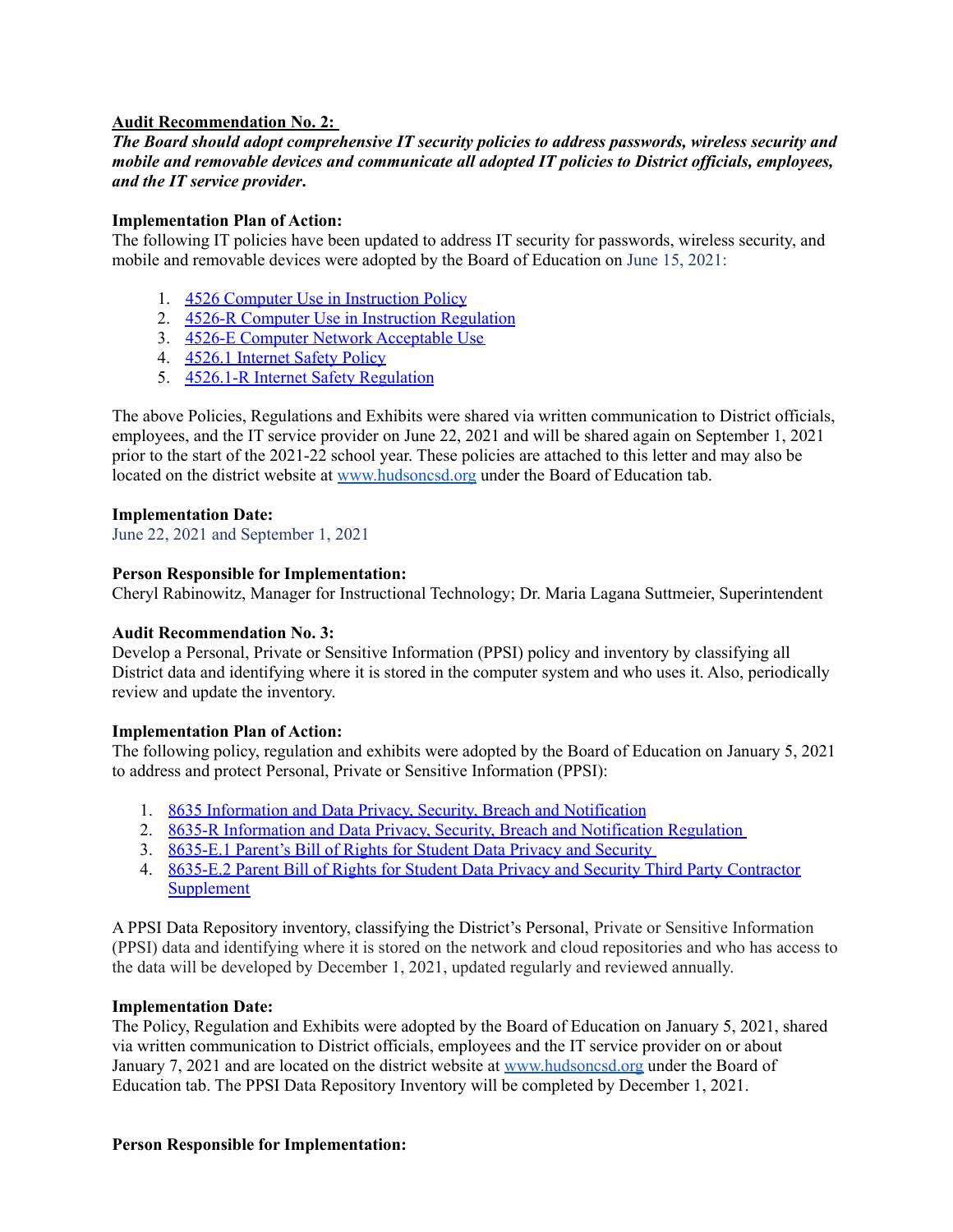Cheryl Rabinowitz, Manager of Instructional Technology in collaboration with IT Service Provider, Questar III IT Team

## **Audit Recommendation No. 4:**

 *Develop and test a comprehensive disaster recovery plan that identifies key personnel, including data   backup procedures and offsite storage, and test the plan to ensure it works as intended.*

#### **Implementation Plan of Action:**

 A comprehensive disaster recovery plan will be developed and documented that identifies key personnel, including data backup procedures and offsite storage. The plan will be tested to ensure it works as   intended. The District is in the process of procuring additional infrastructure, servers, and software to expand the backup and recovery capabilities for all critical District data and systems.

## **Implementation Date:**

 The Disaster Recovery Plan will be adopted by the Board of Education by December 2021. New equipment and backup systems critical for recovery will be phased in by December 2021 to achieve the plan requirements.

## **Person Responsible for Implementation:**

 Cheryl Rabinowitz, Manager of Instructional Technology in collaboration with IT Service Provider, Questar III IT Team

## **Audit Recommendation No. 5:**

 *Develop written procedures for managing system access that include periodically reviewing user access and disabling network user accounts when access is no longer needed.*

#### **Implementation Plan of Action:**

 Currently a protocol is in place for enabling and disabling accounts. The IT Department regularly obtains staff and student information to ensure only active staff and student accounts remain active. A written procedure will be prepared for managing system access that includes periodically reviewing user access and disabling network user accounts when access is no longer needed.

#### **Implementation Date:**

A written procedure will be developed by July 1, 2021

#### **Person Responsible for Implementation:**

 Cheryl Rabinowitz, Manager of Instructional Technology in collaboration with IT Service Provider, Questar III IT Team

# **Audit Recommendation No. 6:**

 *Design and implement procedures to monitor the use of IT resources, including personal use, for compliance with the AUP.*

#### **Implementation Plan of Action:**

 Written IT procedures will be developed and implemented that includes monitoring the use of IT resources including personal use. An Acceptable Use Policy was developed and adopted by the Board of Education on June 15, 2021. All students/parents are required to review and sign this policy annually. Faculty/staff are required to review and sign this policy by September 2021 and new employees upon employment.

 By September 30, 2021 **Implementation Date:**

#### **Person Responsible for Implementation:**